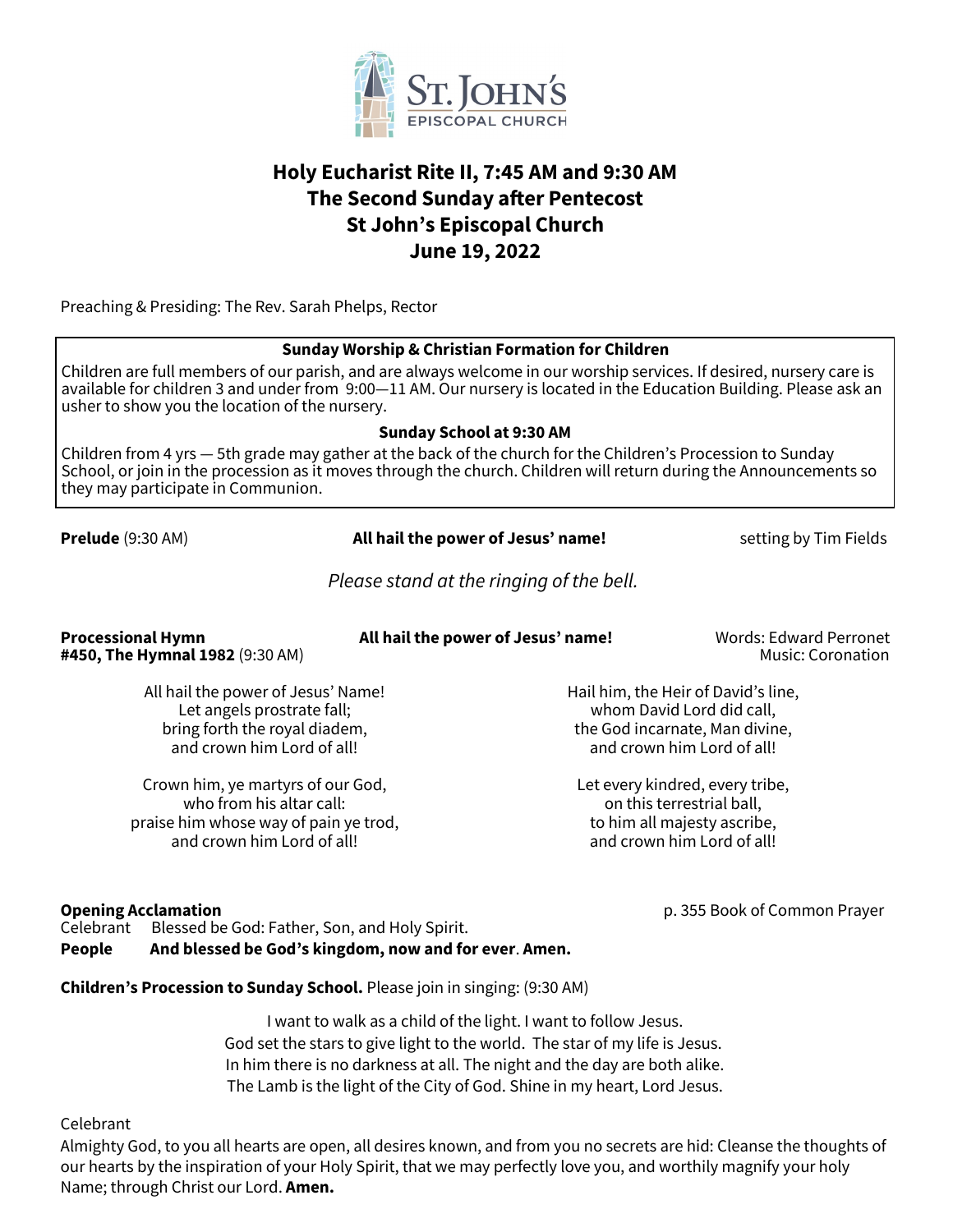Glory to God in the highest, and peace to his people on earth.

Lord God, heavenly King, almighty God and Father, we worship you, we give you thanks, we praise you for your glory.

Lord Jesus Christ, only Son of the Father, Lord God, Lamb of God, you take away the sin of the world; have mercy on us; you are seated at the right hand of the Father; receive our prayer.

> For you alone are the Holy One, you alone are the Lord, you alone are the Most High, Jesus Christ, with the Holy Spirit, in the glory of God the Father. Amen.

## **The Collect of the Day**

Celebrant The Lord be with you. **People And also with you.**

Celebrant O Lord, make us have perpetual love and reverence for your holy Name, for you never fail to help and govern those whom you have set upon the sure foundation of your loving-kindness; through Jesus Christ our Lord, who lives and reigns with you and the Holy Spirit, one God, for ever and ever. **Amen.**

*All are seated for the readings.*

## **The First Lesson: A reading from the First Book of Kings** 1 Kings 19:1-4, 8-15a

Ahab told Jezebel all that Elijah had done, and how he had killed all the prophets with the sword. Then Jezebel sent a messenger to Elijah, saying, "So may the gods do to me, and more also, if I do not make your life like the life of one of them by this time tomorrow." Then he was afraid; he got up and fled for his life, and came to Beer-sheba, which belongs to Judah; he left his servant there.

But he himself went a day's journey into the wilderness, and came and sat down under a solitary broom tree. He asked that he might die: "It is enough; now, O Lord, take away my life, for I am no better than my ancestors." He got up, and ate and drank; then he went in the strength of that food forty days and forty nights to Horeb the mount of God. At that place he came to a cave, and spent the night there.

Then the word of the Lord came to him, saying, "What are you doing here, Elijah?" He answered, "I have been very zealous for the Lord, the God of hosts; for the Israelites have forsaken your covenant, thrown down your altars, and killed your prophets with the sword. I alone am left, and they are seeking my life, to take it away."

He said, "Go out and stand on the mountain before the Lord, for the Lord is about to pass by." Now there was a great wind, so strong that it was splitting mountains and breaking rocks in pieces before the Lord, but the Lord was not in the wind; and after the wind an earthquake, but the Lord was not in the earthquake; and after the earthquake a fire, but the Lord was not in the fire; and after the fire a sound of sheer silence. When Elijah heard it, he wrapped his face in his mantle and went out and stood at the entrance of the cave. Then there came a voice to him that said, "What are you doing here, Elijah?" He answered, "I have been very zealous for the Lord, the God of hosts; for the Israelites have forsaken your covenant, thrown down your altars, and killed your prophets with the sword. I alone am left, and they are seeking my life, to take it away." Then the Lord said to him, "Go, return on your way to the wilderness of Damascus."

Lector The Word of the Lord. **People Thanks be to God.**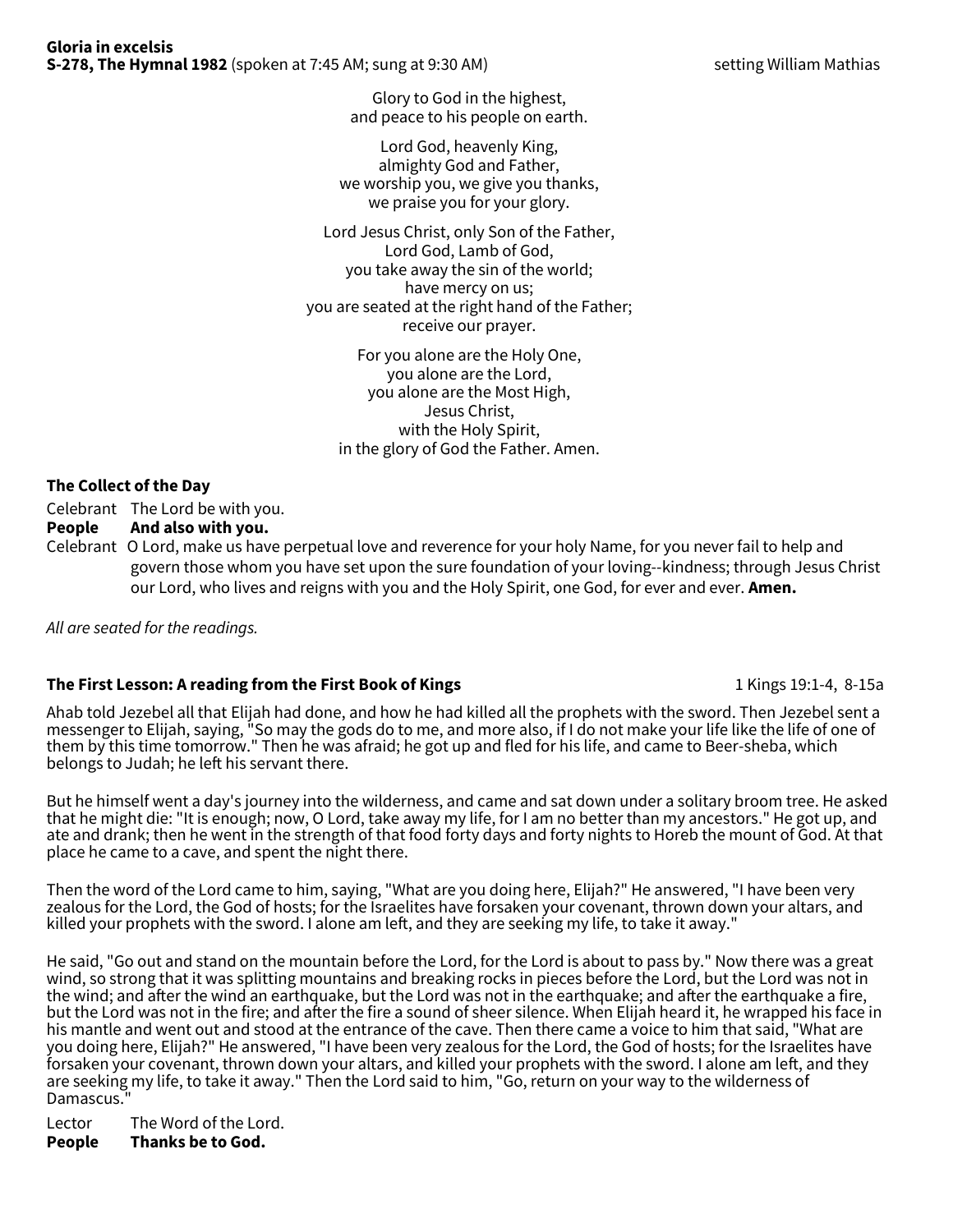## **Psalm 8** (*read responsively by whole verse)* p. 643 Book of Common Prayer

- 1 As the deer longs for the water-brooks, \* so longs my soul for you, O God.
- **2 My soul is athirst for God, athirst for the living God; \* when shall I come to appear before the presence of God?**
- 3 My tears have been my food day and night, \* while all day long they say to me, "Where now is your God?"
- **4 I pour out my soul when I think on these things: \* how I went with the multitude and led them into the house of God,**
- 5 With the voice of praise and thanksgiving, \* among those who keep holy-day.
- **6 Why are you so full of heaviness, O my soul? \* and why are you so disquieted within me?**

## 7 Put your trust in God; \* for I will yet give thanks to him, who is the help of my countenance, and my God.

- **8 My soul is heavy within me; \* therefore I will remember you from the land of Jordan, and from the peak of Mizar among the heights of Hermon.**
- 9 One deep calls to another in the noise of your cataracts; \* all your rapids and floods have gone over me.
- **10 The Lord grants his loving-kindness in the daytime; \* in the night season his song is with me, a prayer to the God of my life.**
- 11 I will say to the God of my strength, "Why have you forgotten me? \* and why do I go so heavily while the enemy oppresses me?"
- **12 While my bones are being broken, \* my enemies mock me to my face;**
- 13 All day long they mock me \* and say to me, "Where now is your God?"
- **14 Why are you so full of heaviness, O my soul? \* and why are you so disquieted within me?**
- 15 Put your trust in God; \* for I will yet give thanks to him, who is the help of my countenance, and my God.

## **The Second Lesson: A reading from Paul's letter to the Galatians** Galatians 3:23-29

Now before faith came, we were imprisoned and guarded under the law until faith would be revealed. Therefore the law was our disciplinarian until Christ came, so that we might be justified by faith. But now that faith has come, we are no longer subject to a disciplinarian, for in Christ Jesus you are all children of God through faith. As many of you as were baptized into Christ have clothed yourselves with Christ. There is no longer Jew or Greek, there is no longer slave or free, there is no longer male and female; for all of you are one in Christ Jesus. And if you belong to Christ, then you are Abraham's offspring, heirs according to the promise.

Lector The Word of the Lord. **People Thanks be to God.** 

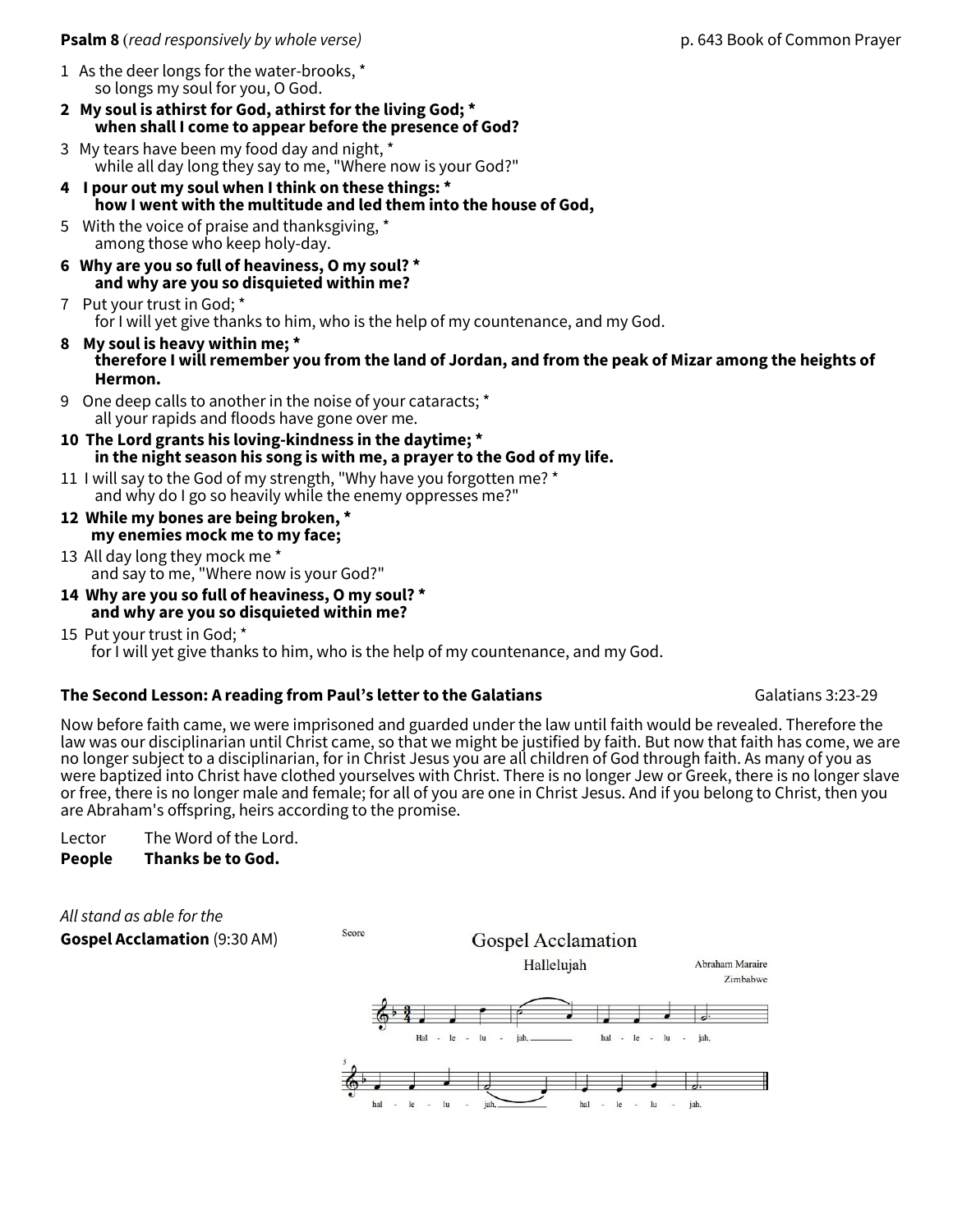Celebrant The Holy Gospel of our Savior Jesus Christ according to Luke. Luke 2001 Luke 8:26-39

## **People Glory to you, Lord Christ.**

Jesus and his disciples arrived at the country of the Gerasenes, which is opposite Galilee. As he stepped out on land, a man of the city who had demons met him. For a long time he had worn no clothes, and he did not live in a house but in the tombs. When he saw Jesus, he fell down before him and shouted at the top of his voice, "What have you to do with me, Jesus, Son of the Most High God? I beg you, do not torment me" -- for Jesus had commanded the unclean spirit to come out of the man. (For many times it had seized him; he was kept under guard and bound with chains and shackles, but he would break the bonds and be driven by the demon into the wilds.) Jesus then asked him, "What is your name?" He said, "Legion"; for many demons had entered him. They begged him not to order them to go back into the abyss.

Now there on the hillside a large herd of swine was feeding; and the demons begged Jesus to let them enter these. So he gave them permission. Then the demons came out of the man and entered the swine, and the herd rushed down the steep bank into the lake and was drowned.

When the swineherds saw what had happened, they ran off and told it in the city and in the country. Then people came out to see what had happened, and when they came to Jesus, they found the man from whom the demons had gone sitting at the feet of Jesus, clothed and in his right mind. And they were afraid. Those who had seen it told them how the one who had been possessed by demons had been healed. Then all the people of the surrounding country of the Gerasenes asked Jesus to leave them; for they were seized with great fear. So he got into the boat and returned. The man from whom the demons had gone begged that he might be with him; but Jesus sent him away, saying, "Return to your home, and declare how much God has done for you." So he went away, proclaiming throughout the city how much Jesus had done for him.





*All are seated as invited by the preacher.*

*All remain seated for a moment of silence following the sermon.*

### *All stand as able for*

**We believe in one God, the Father, the Almighty, maker of heaven and earth, of all that is, seen and unseen.**

**We believe in one Lord, Jesus Christ, the only Son of God, eternally begotten of the Father, God from God, Light from Light, true God from true God, begotten, not made, of one Being with the Father. Through him all things were made. For us and for our salvation he came down from heaven: by the power of the Holy Spirit he became incarnate from the Virgin Mary, and was made man. For our sake he was crucified under Pontius** 

**The Sermon** The Rev. Sarah Phelps, Rector

**The Nicene Creed** p. 358 Book of Common Prayer

**Pilate; he suffered death and was buried. On the third day he rose again in accordance with the Scriptures; he ascended into heaven and is seated at the right hand of the Father. He will come again in glory to judge the living and the dead, and his kingdom will have no end.**

**We believe in the Holy Spirit, the Lord, the giver of life, who proceeds from the Father and the Son. With the Father and the Son he is worshiped and glorified. He has spoken through the Prophets. We believe in one holy catholic and apostolic Church. We acknowledge one baptism for the forgiveness of** 

**sins. We look for the resurrection of the dead, and the life of the world to come. Amen**.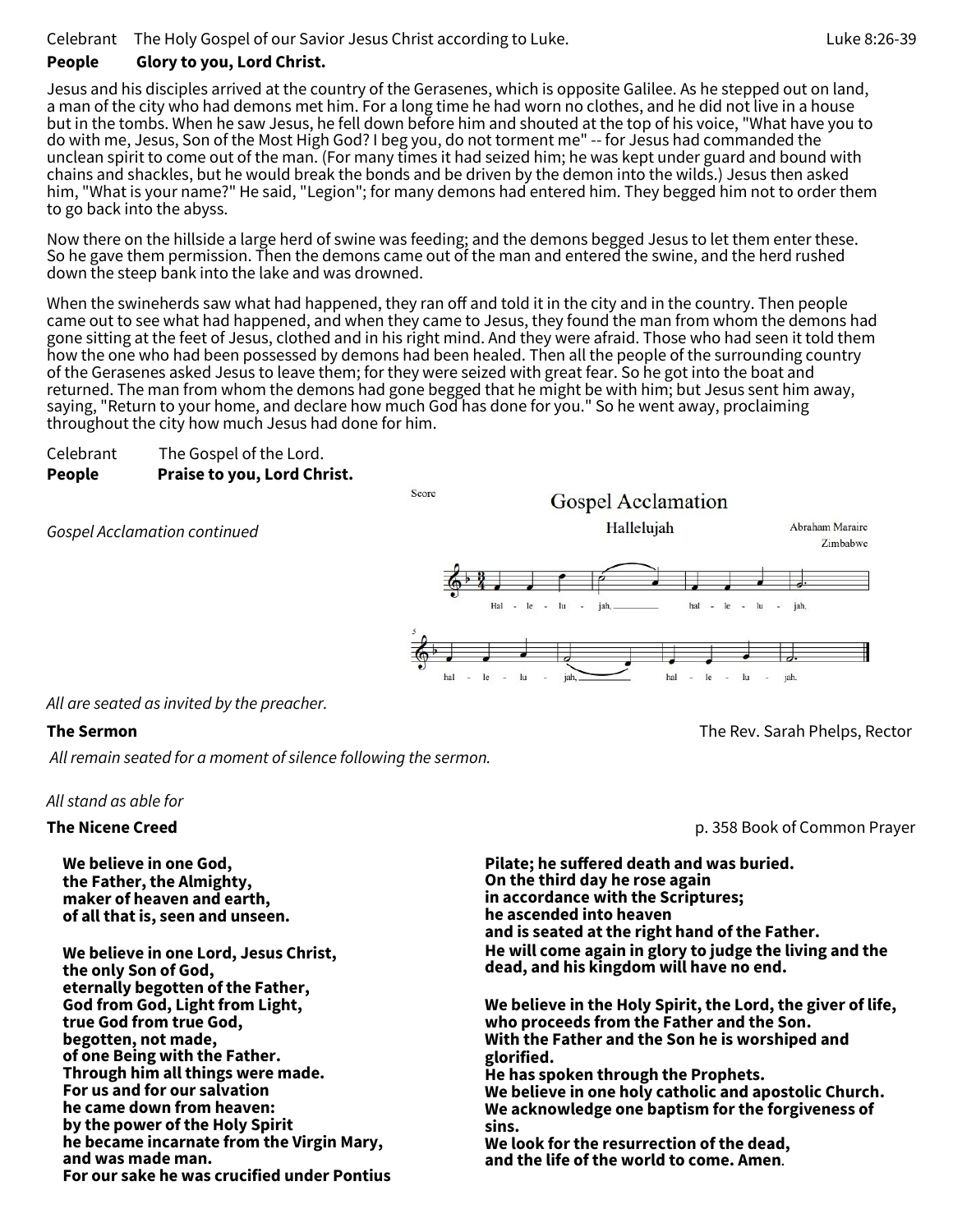## **The Prayers of the People**

*The People may offer additional names aloud where there is an ellipsis (…)*

Leader United in Christ and guided by the Spirit, we pray for the Church, the Creation, and all in need.

Holy God, you hear the cries of those who seek you. Equip your Church to share the continuous call of your outstretched hands and your promise of a home in you. God of grace,<br>**People Hear our prayer.** 

#### **Hear our prayer.**

You hear the cries of the earth. Restore places where land, air, and waterways have been harmed. Guide us to develop sources of energy and food production that do not destroy the earth. God of grace, **People Hear our prayer.**

You hear the cries of those who are marginalized and cast out. During the month of June as we celebrate Pride month, and particularly on this Juneteenth holiday, we ask you to guide us continually toward the end of oppression in all its forms, especially white supremacy and the exclusion of sexual minorities. Bring true freedom and human flourishing to all your beloved children. God of grace,

#### **People Hear our prayer.**

You hear the cries of all who suffer. Come to the aid of all who are homeless, naked, hungry, and sick, especially Jim Cooke, Frank Toney, Grace Edwards, Louis Arthur, Don Champion, Alice Both, Casey Parke, Kris Cole, Doreen Kahl, and all those we name to you now……

Bring peace to those suffering with mental illness, that they may clearly know the depth of your love for them. God of grace,<br>**People H** 

#### **People Hear our prayer.**

You hear the cries of those who celebrate and those who grieve on this Father's Day. Nurture mutual love and tender care in all relationships. Comfort those for whom this day brings sadness or longing. God of grace,<br>People Plear our prayer.

## **Hear our prayer.**

We give thanks for those in our parish celebrating birthdays this week, especially Davette Bulloch, Andrea Green, Taylor Roberts, Don Champion, Nolan Larsen, Sam Holmes, Michael Veri, Reagan Bierline, Williams Ribbens, and Taylor Miller. God of grace,

#### **People Hear our prayer.**

We give you thanks for the faithful departed whose lives proclaimed your goodness and love, especially those we name to you now…..

At the last, unite us with them as we make our home in you. God of grace,

#### **People Hear our prayer.**

#### Celebrant

God of every time and place, we entrust these and all the prayers of our hearts into your holy keeping; through Jesus Christ our Lord. **Amen.**

**Confession and Absolution** p. 360 Book of Common Prayer

Officiant Let us confess our sins against God and our neighbor.

*Silence*

- **ALL Most merciful God, we confess that we have sinned against you in thought, word, and deed, by what we have done, and by what we have left undone. We have not loved you with our whole heart; we have not loved our neighbors as ourselves. We are truly sorry and we humbly repent. For the sake of your Son Jesus Christ, have mercy on us and forgive us; that we may delight in your will, and walk in your ways, to the glory of your Name. Amen.**
- Officiant Almighty God have mercy on you, forgive you all your sins through our Lord Jesus Christ, strengthen you in all goodness, and by the power of the Holy Spirit keep you in eternal life. **Amen**.

#### **The Peace**

Celebrant The peace of the Lord be always with you. **People And also with you.**

Remember to sanitize hands frequently, before and after touching common items like offering plates or after shaking hands at the Peace.

For a contact-free option, simply wave or bow as you share the words "The Peace of Christ be with you."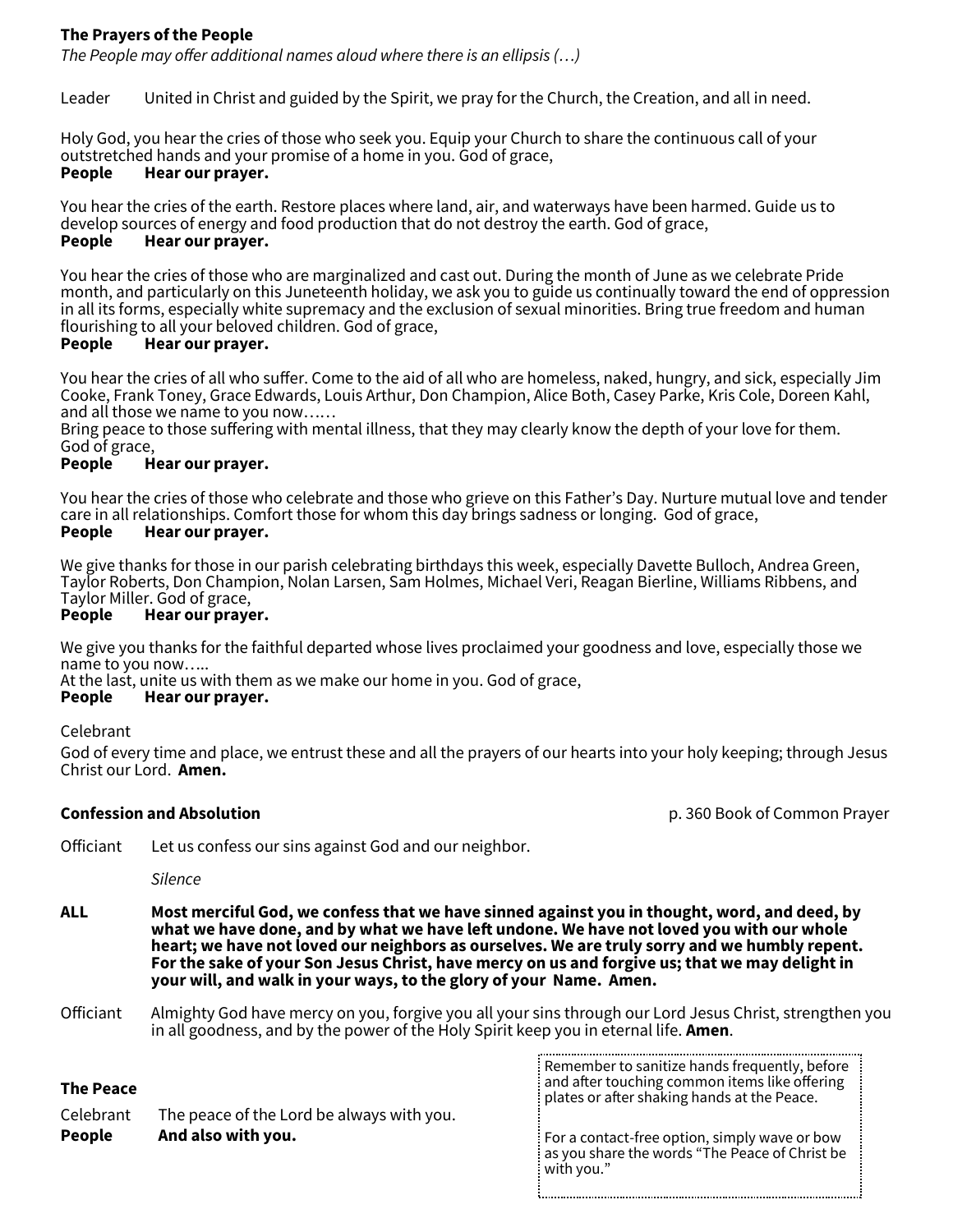# *Please be seated for* **Welcome & Parish Announcements**

Consecration of our Worship Bell

# **The Holy Communion**

## **The Offertory**

*If you are viewing our livestream, you may wish to prepare your financial offering for mailing at this time. Anyone may give online at www.stjohnswf.org/give OR Text "STJOHNSWF" to 73256 to give using your mobile device.*

St. John's Choir

**Choral Anthem Choral Anthem Choral Anthem** *Ukrainian Prayer* **1996** music by John Rutter

Lord God, guard and shelter Ukraine; Grant her strength, Lord; hope, Lord; and salvation. Hear our prayer. Amen.

All are encouraged to keep the people of Ukraine in your prayers, and make a donation today to the Episcopal Relief & Development Ukraine Crisis Response Fund if you are able. Go to https://www.episcopalrelief.org/ to make an online donation, or you can mail a check directly to:

Episcopal Relief & Development P.O. Box 7058 Merrifield, VA 22116-7058

*Please stand as able*

**The Doxology** 

(7:45 am—spoken)

### **All things come of thee, O Lord, and of thine own have we given thee.**

(9:30 am—sung—Hymn 380 vs. 3)

## **Praise God, from whom all blessings flow; Praise God, all creatures here below; Praise God above, ye heavenly host: Praise Father, Son, and Holy Ghost. Amen.**

*All stand as able for*

- 
- Celebrant The Lord be with you.
- **People And also with you.**
- Celebrant Lift up your hearts.
- **People We lift them to the Lord.**

Celebrant Let us give thanks to the Lord our God.

- **People It is right to give God thanks and praise.**
- Celebrant It is right, and a good and joyful thing.... ….who for ever sing this hymn to proclaim the glory of your Name:

**Sanctus**— Holy, holy holy (7:45 AM spoken; 9:30 AM sung) **S-128** (front of The Hymnal 1982)

> **Holy, holy, holy Lord, God of power and might, Heaven and earth are full of your glory. Hosanna in the highest. Blessed is he who comes in the name of the Lord. Hosanna in the highest.**

**The Great Thanksgiving <b>Properties Common Prayer, Eucharistic Prayer B** p. 367, Book of Common Prayer, Eucharistic Prayer B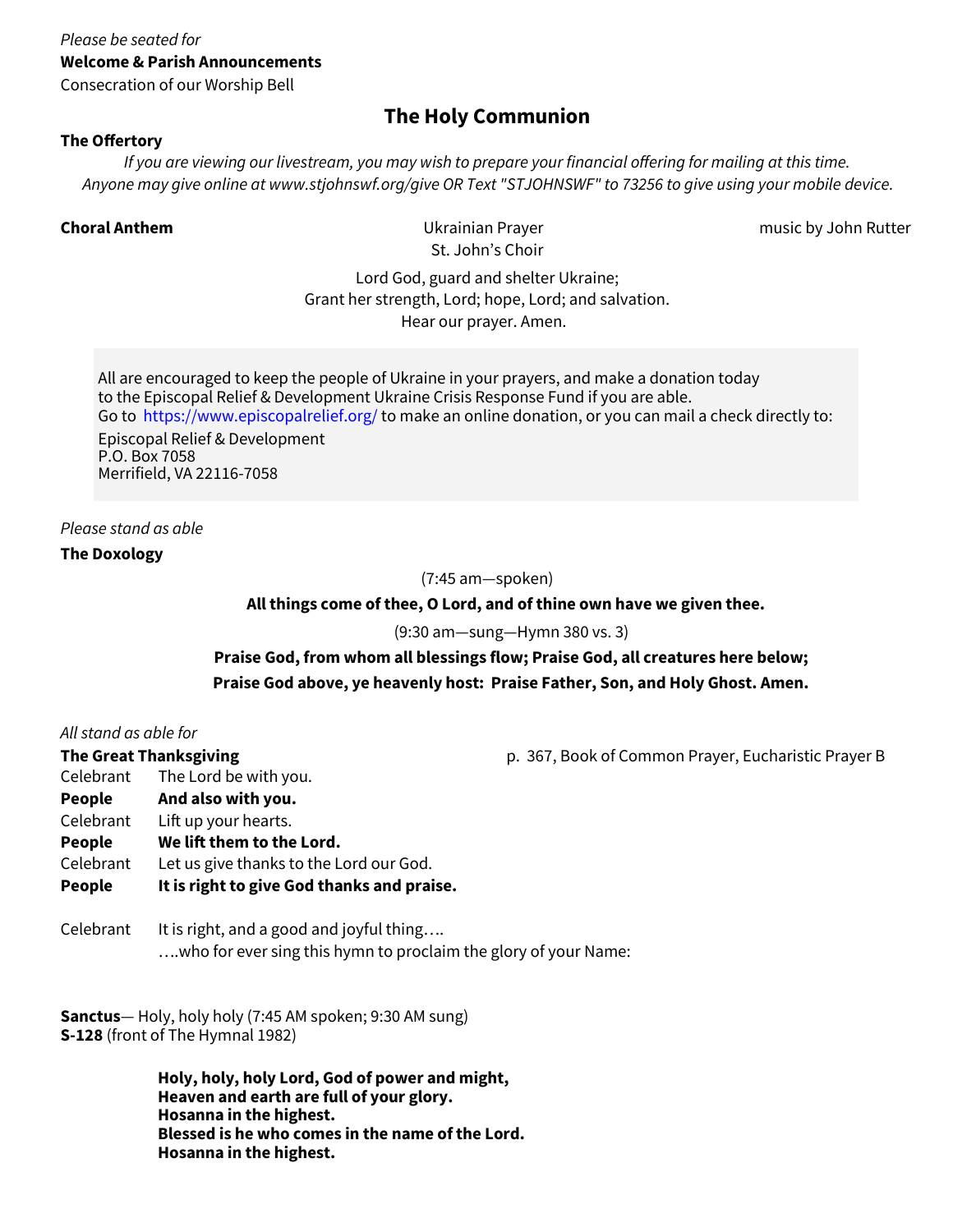### *The People stand or kneel. The Celebrant continues*

We give thanks to you, O God, for the goodness and love which you have made known to us in creation.... ….Therefore, according to his command, O Father:

### **All We remember his death. We proclaim his resurrection. We await his coming in glory.**

#### *The Celebrant continues*

And we offer our sacrifice of praise and thanksgiving to you, O Lord of all….

….By him, and with him, and in him, in the unity of the Holy Spirit all honor and glory is yours, Almighty Father, now and for ever. **AMEN.** 

Celebrant And now as our Savior Christ has taught us, we are bold to say:

**All Our Father, who art in heaven, hallowed be thy name. Thy kingdom come. Thy will be done, on earth as it is in heaven. Give us this day our daily bread, and forgive us our trespasses as we forgive those who trespass against us. And lead us not into temptation, but deliver us from evil. For thine is the Kingdom, and the power, and the glory for ever and ever. Amen.**



### *All stand as able*

**Communion Hymn** (9:30 AM) **How like a gentle spirit deep within Words: C. Eric Lincoln** (Red & Black Hymnal)

#113, LEVAS (Lift Every Voice & Sing) and the state of the Music: Edward John Hopkins

How like a gentle spirit deep within, God reigns our fervent passions day by day; and gives us strength to challenge and to win, despite the perils of our chosen way.

Let God be God wherever life may be, let every tongue bear witness to the call; all human kind is one by God's decree, let God be God let God be God for all.

God like a mother eagle hovers near, on mighty wings of power manifest; God like a gentle shepherd stills our fear, and comforts us against a peaceful breast. When in our vain pretension we conspire, to shape God's image as we see our own; hark to the voice above our base desire, God is the sculptor, we the broken stone.

Through all our fretful claims of sex and race, the universal love of God shines through; for God is love transcending style and place, and all the idle options we pursue.